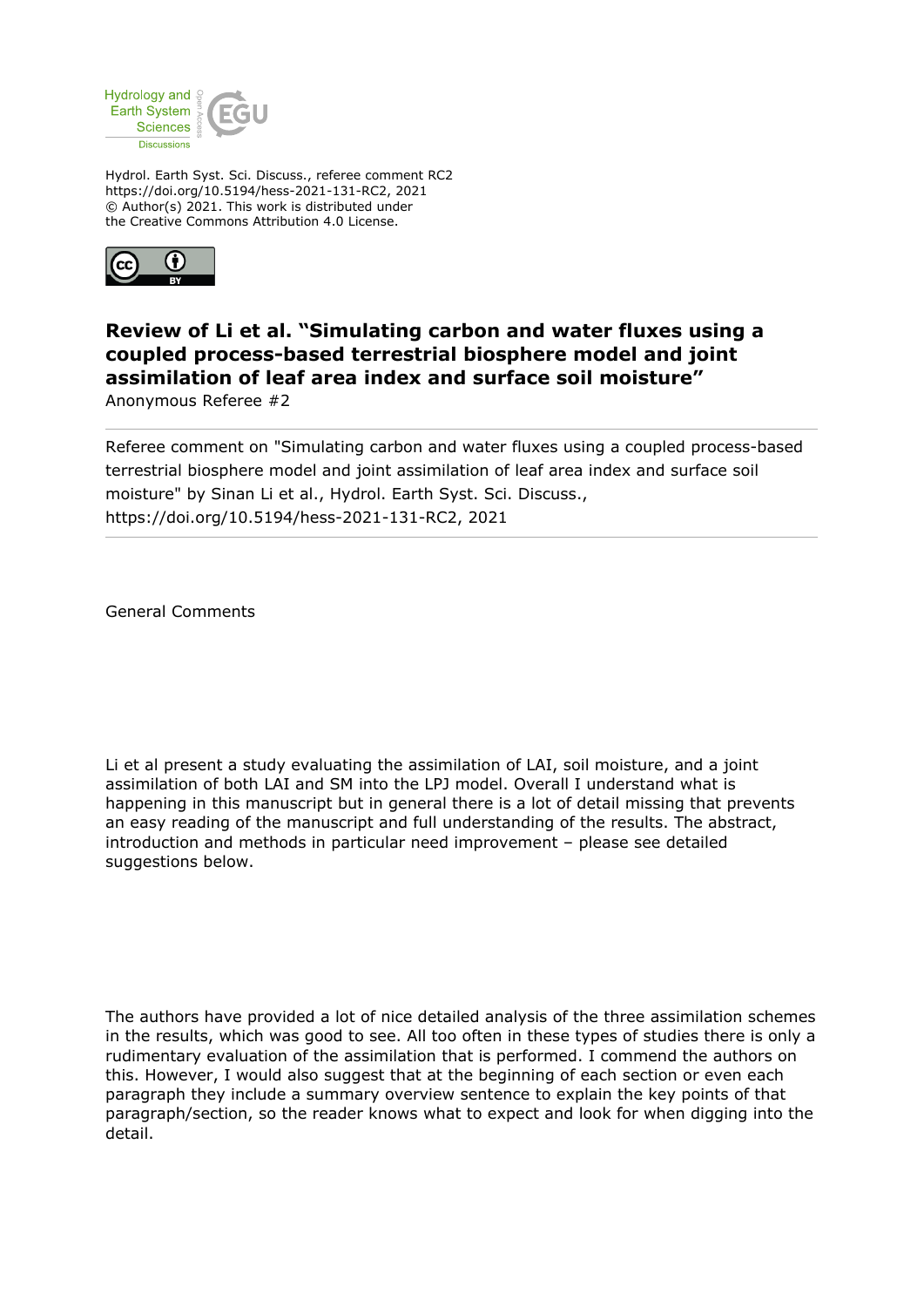I liked the key results and discussion relating to the difference between humid and arid areas (with the exception of one comment below). These points could be highlighted even more by the authors.

Detailed suggestions

Abstract

Confusing mix of LPJ-*something* used here. First LPJ-Vegetation, then LPJ-DGVM, then LPJ-PM. Also LPJ-VSJA, but I appreciate that is the DA system (although the VSJA acronym is not explained). Then in line the introduction the authors talk about LSMs, not DGVMs and at line 66 terrestrial biosphere models are mentioned. Please be clear and consistent throughout the manuscript.

Please explain all acronyms. Once you've explained an acronym then use that throughout.

A clear explanation of which is the model version that has been optimized with the DA framework and which not would be helpful in the abstract.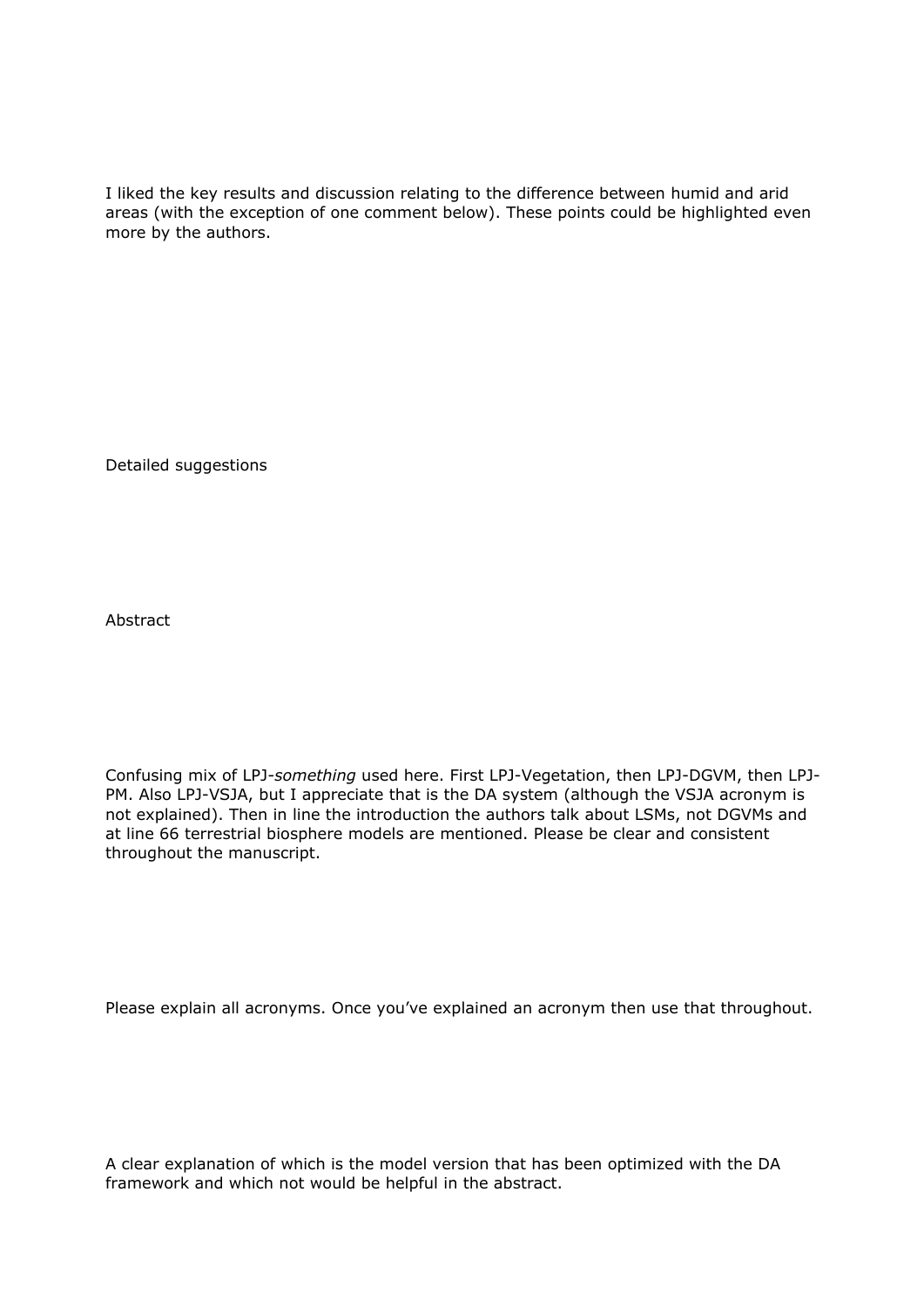Line 34: "The assimilated GPP and ET" suggests that GPP and ET data have been assimilated. I suggest "posterior GPP and ET" would be better.

Introduction

Line 65: Probably more appropriate references here. See Scholze et al. (2017) or Exbrayat et al. (2019) for further references.

Line 68: You also need the underlying model, not just these three components.

Line 71-73: I would re-write this sentence as "which significantly improve simulations by periodically updating state variables (e.g., LAI and soil moisture) using remote sensing data without changing the model structure".

Line 74: "obtain the dynamic balance of the estimation window"  $\Box$  I would explain fully what is meant by this for non DA specialists. It might also be useful to add an additional sentence explaining the difference between EnKF and 4DVar either before or after this set of sentences.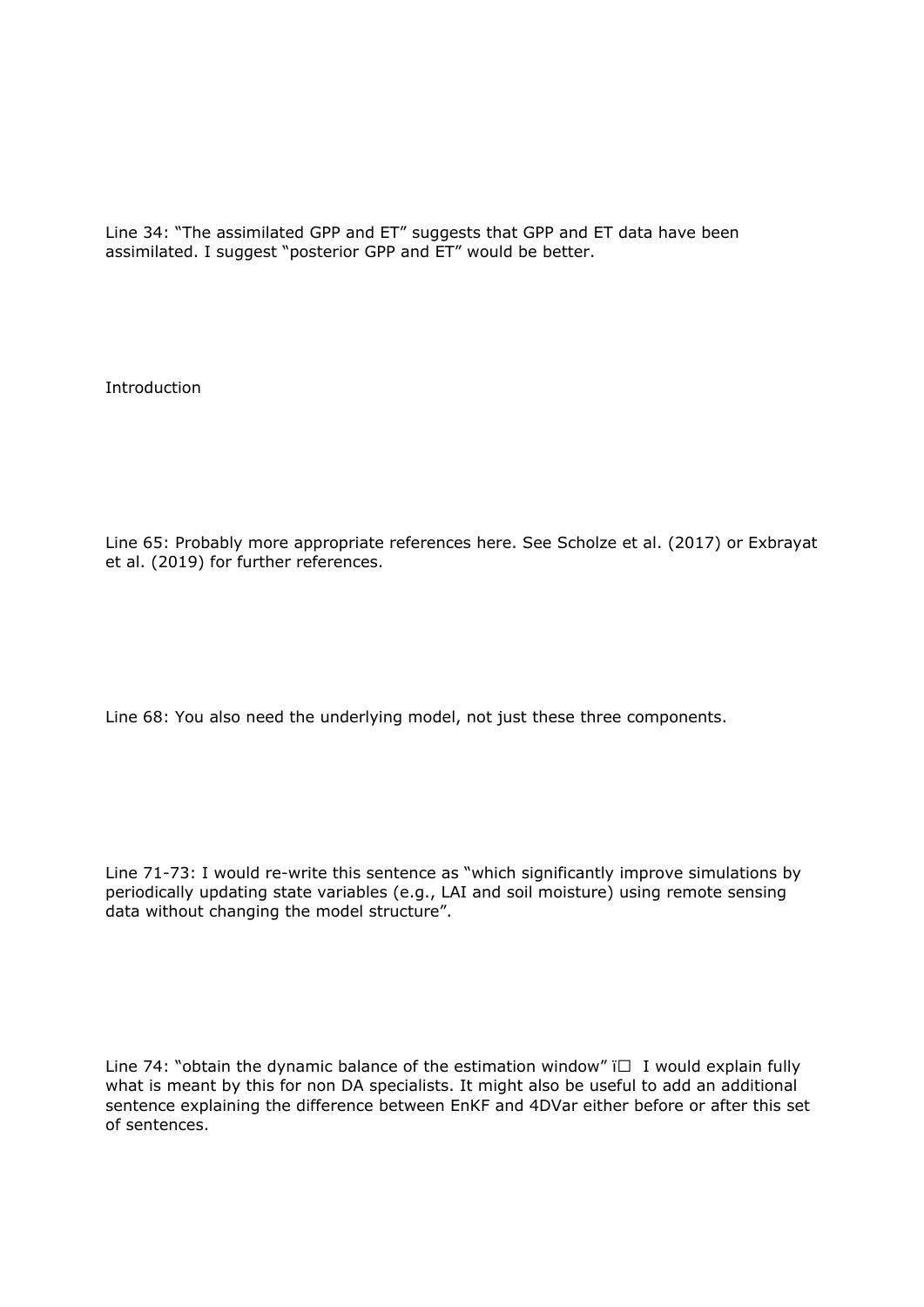Line 79: Please can the authors be more specific when they say "satisfactory performance in land DA" beyond what is specified for a different paper later in the sentence (that the method does better at estimating GPP and ET with ENKF)?

Line 85: I am not sure you want to reference Liu et al here because they talk about how different LAI products have inconsistent estimates; therefore, that is a disadvantage for using LAI data to evaluate or optimize models, as how do we know which LAI product is more accurate? This actually is in contrast to lines 94-96.

Line 88: Do the authors mean more accurate SM data *assimilated into models* can improve accuracy? And if the authors are not talking about assimilating SM data here, then how was SM data used to improve accuracy of models and is that relevant to a DA study? Same comment for the references used on Line 85. From the sentence they're referencing I assume these references demonstrate how LAI has been used to improve models, but I am not sure that is the case. If instead these references are to demonstrate uncertainty in these variables in mdoels then that should be better specified.

Line 104: Maybe the authors could explain why microwave RS instruments are used to detec soil moisture, and how that differs to the type of RS instruments that are used to derive LAI data, for the purposes of consistency.

Lines 122-124: Do the authors imply that they are assimilating global data, i.e. every grid cell of the products? This needs to be made clearer in Section 3.2. There have been other studies assimilating LAI and SM, even if they have not See Wu et al. (2018) as well as other papers from the same authors/group as the Bonan et al. (2020) paper. The introduction needs to be expanded beyond to reflect this history and how this study builds on that beyond just the assimilation of global data. Or at least, their hypothesis for how the assimilation of global data will be a step beyond those previous studies, but that that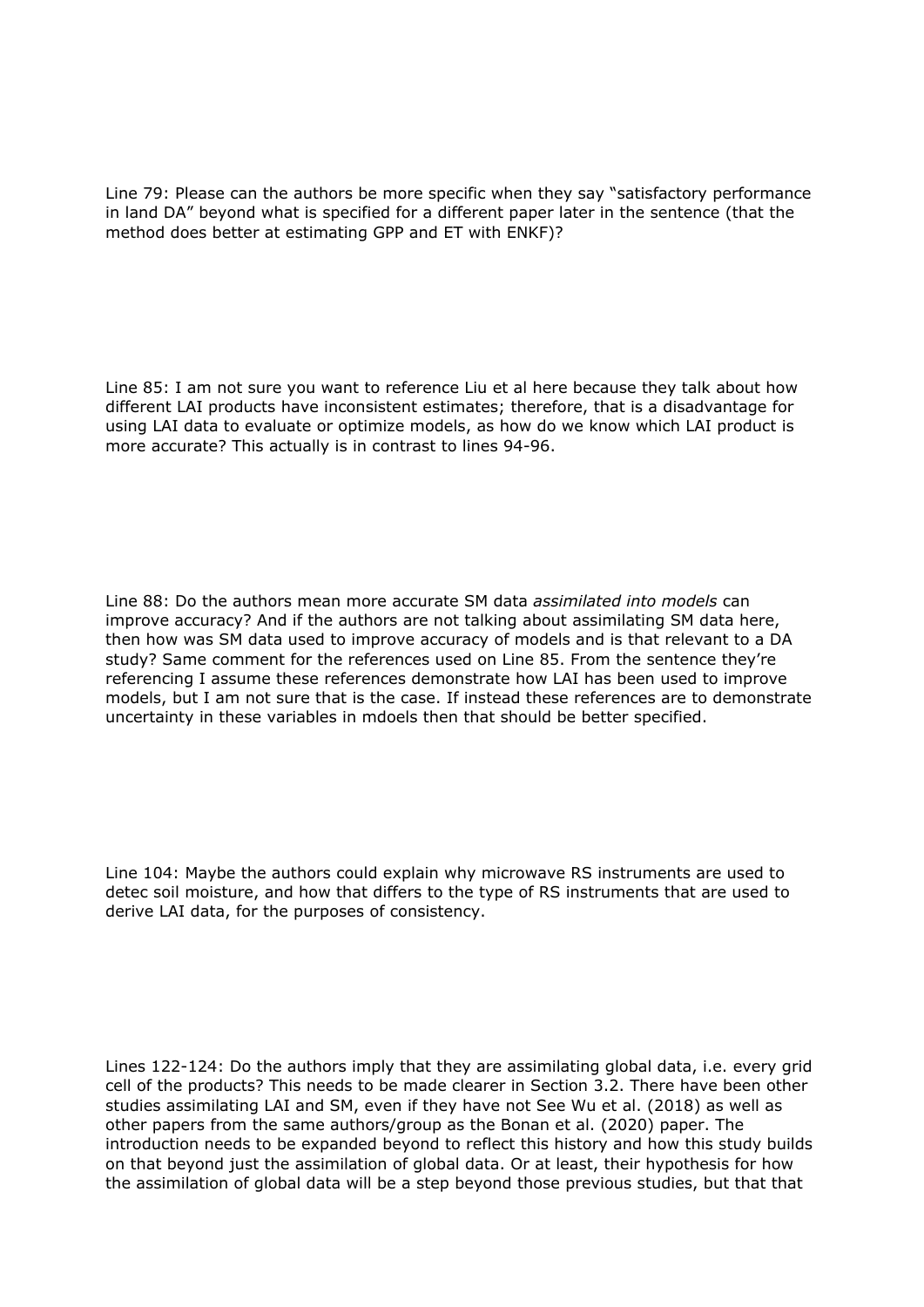hypothesis needs to be evaluated in their analysis/results. In short, the authors need to do better at explaining, or demonstrating via analysis, why their study goes beyond the previous land DA studies assimilating LAI and SM. The authors need to answer the question "what do we learn from this study beyond what past studies have told us?". Points could be added to discussion too. This will help the modeling and DA community more widely discern the best practices and possible pitfalls for assimilation of these two datasets. If it is purely a technical advance (e.g. sheer scale of obs etc), then those advances and lessons learned should be highlighted more in this manuscript. The authors could add specific questions that they are trying to answer to the final paragraph of the introduction.

Methods

Table 1: Is LPJ-VSJA used for assimilating data into LPJ-DGVM or LPJ-PM? I would have thought the latter?

Lines: 147-149: Not sure I understand here. There is or is not soil stratification in LPJ? And please could the authors explain how that connects to simulating water limited regions? I also think this sentence might be better after the authors have explained LPJ more generally.

Line 152: Need much more information than this: "the GPP is calculated by implementing coupled photosynthesis and water balance" with references.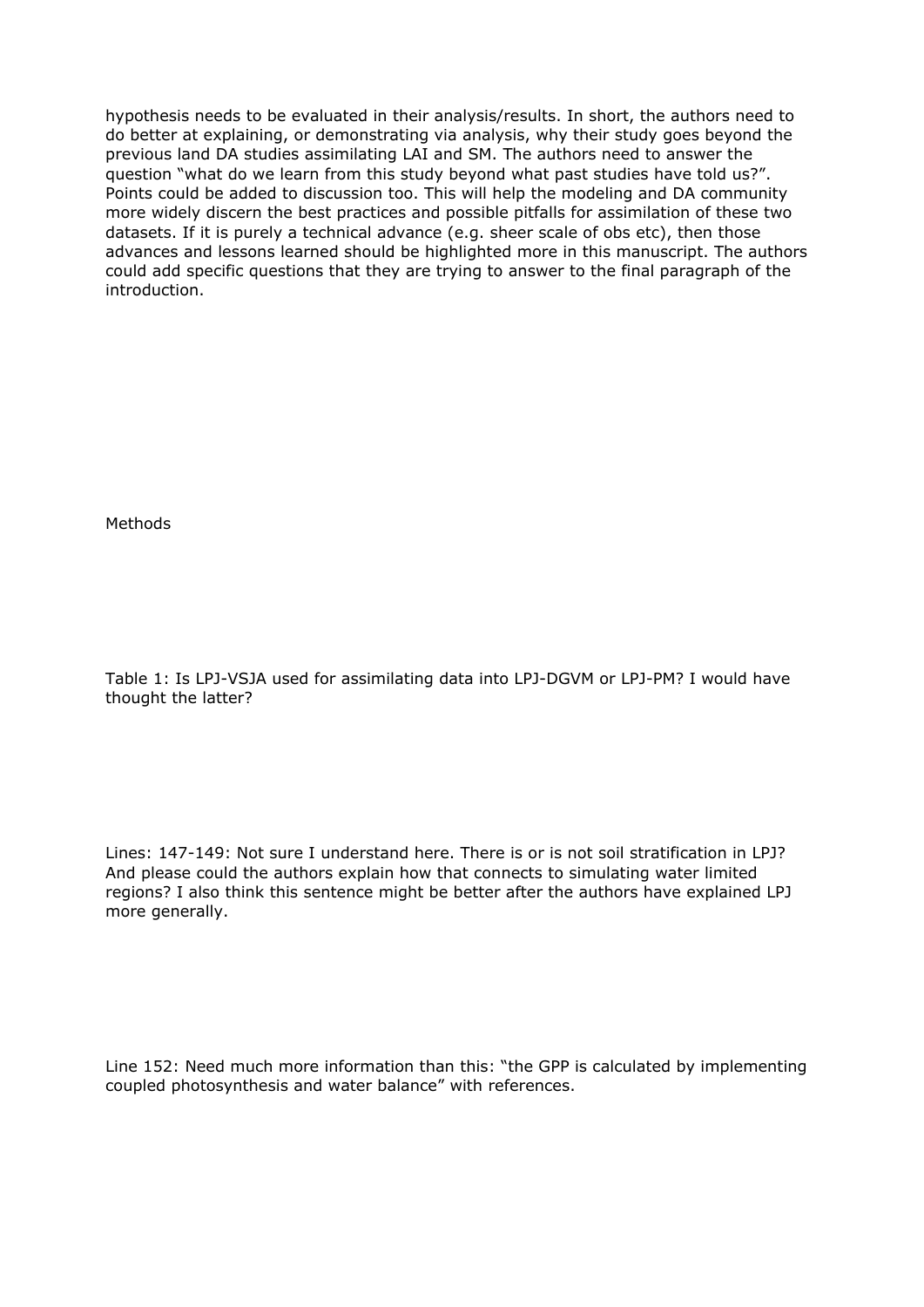Lines 147-161: I feel like the reader needs a lot more basic information on LPJ and the PT-JPL models. Perhaps they could have their own sections before describing how, and why, the models are combined?

Line 167: What do the authors mean when they say "The SMAP SM was applied to model global ET using PT-JPLSM"? Do they mean the data was assimilated?

Line 170: The authors talk about "scheme 2" here before talking about scheme 1? This is confusing. Please resolve.

Line 169-176: I am a bit confused by what is going on in this paragraph. Please make it more clear for the reader.

Line 185: Earlier you say "PODEN4DVAR".

Lines 190-205: This whole paragraph is difficult to parse as there are no sentences and instead there are a confusing number of semi-colons. I know the authors are describing steps, but I strongly encourage them to split this up into sentences. You can always start a sentence with Step 1 or Step 2 etc.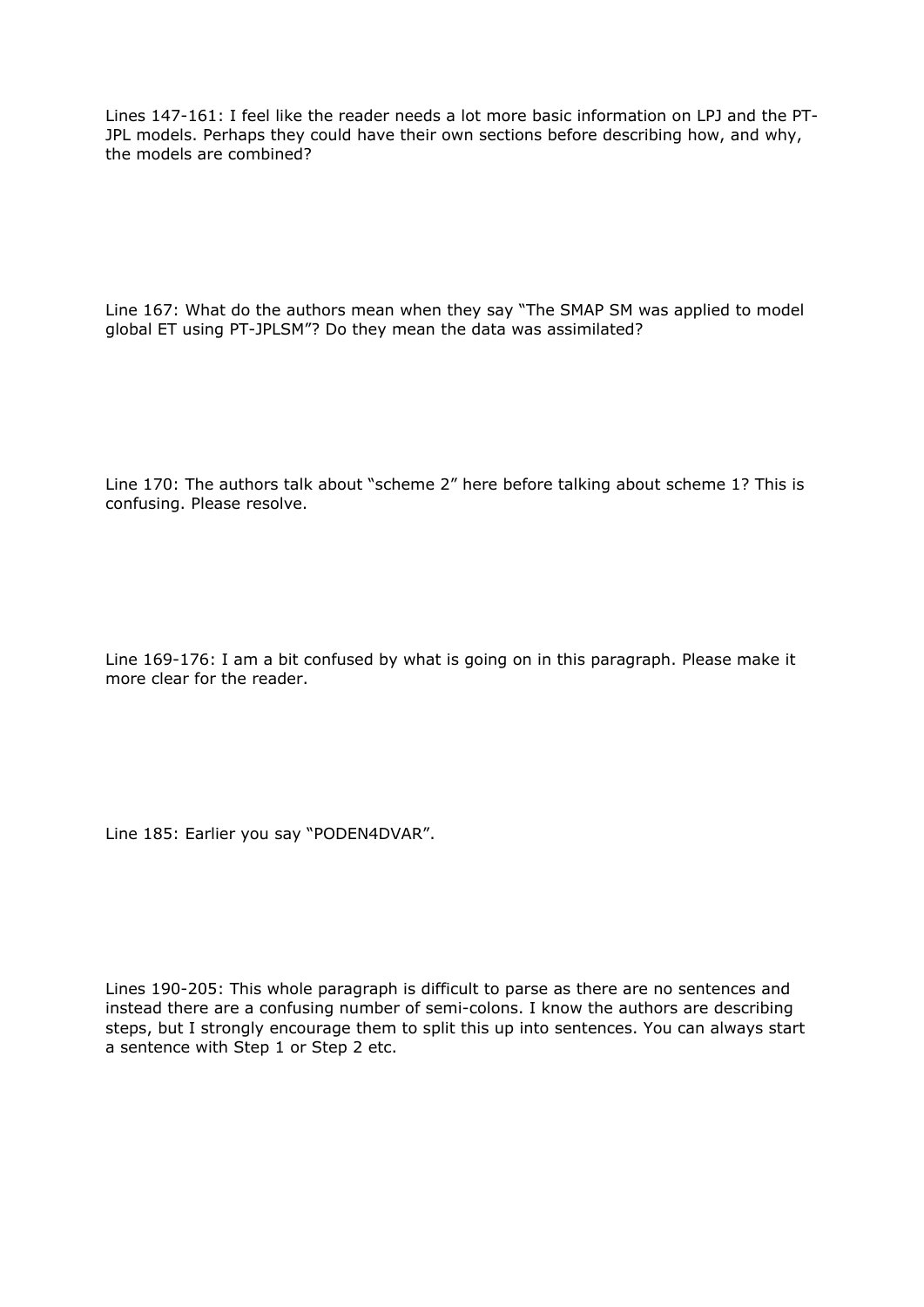Lines 201-202: which dataset did the authors use to define humid, semi-arid etc?

Line 210: "propagated by energy transmission and ecosystem processes in the dynamic model

"  $\overline{I}$  Not clear what this means.

Lines 216-217: How were these model and observation error % chosen? The authors should provide an explanation and references. Same for lines 234-235.

Lines 218-221: What are the scale factors? What are the integration members? These have not been explained. I am confused again at lines 246-249.

Section 2.2.3: this is really a step-wise assimilation, rather than a true "simultaneous" joint assimilation. There are are advantages and disadvantages to that that should be discussed, and assumptions explained. See MacBean et al. (2016) for discussion.

Line 244-245: "Finally, GPPCO and ETCO were output by joint assimilation based on the POD-En4DVar method."  $\Box$  I am confused here. This sentence reads like a separate joint assimilation is done when from earlier in the section/paragraph it seems like the LAI and SM/ET have already been assimilated?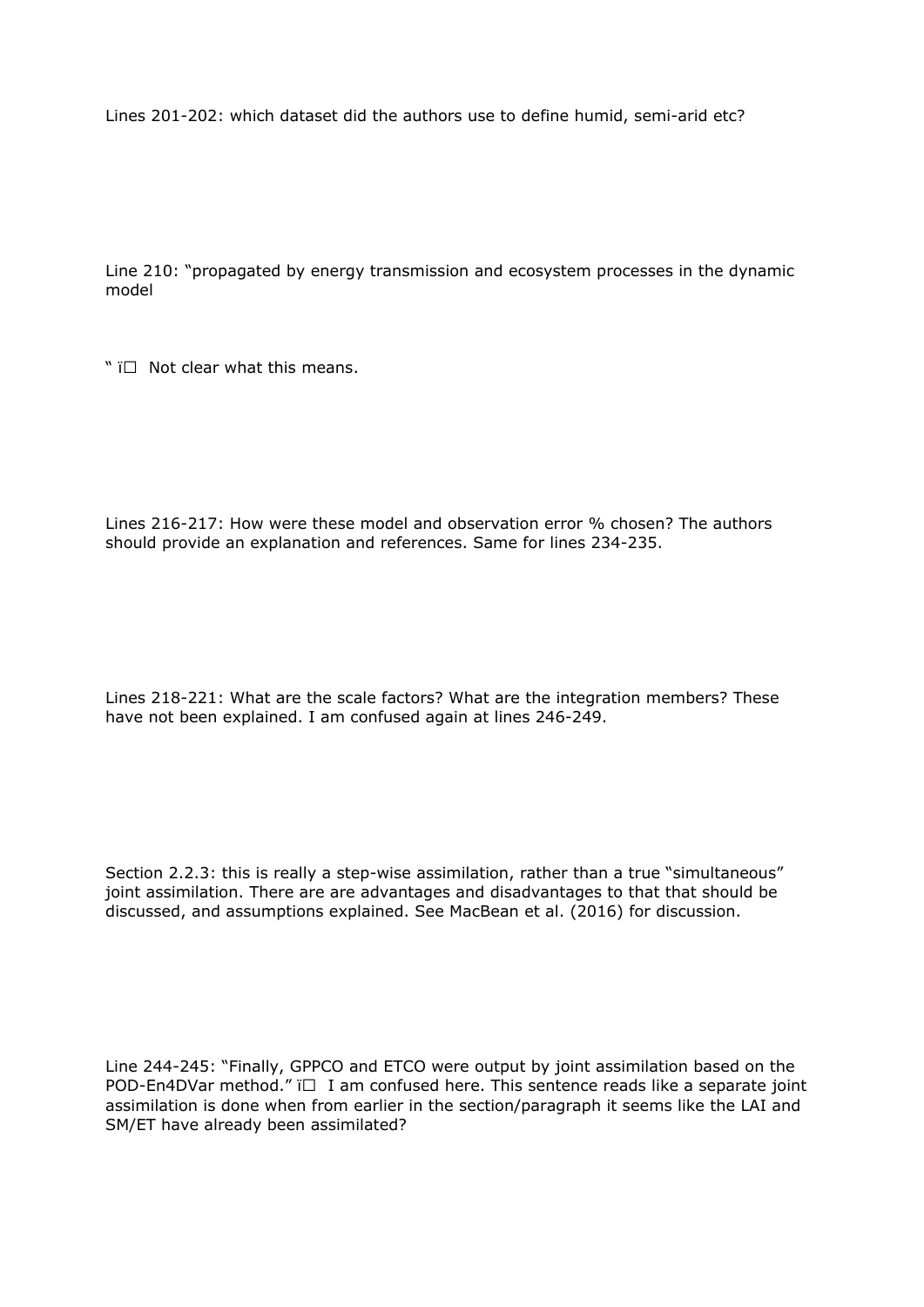Line 251: Earlier you said the "PODEn4DVAR" reference was Tian and Feng 2015.

Line 252: Explain what "POD base" is. And at line 269 please explain "POD decomposition".

Line 254: "flow-dependent error estimates"  $\Box$  please explain what this is for the non DA specialist.

In general the number of subtext acronyms is difficult to parse. I suggest the authors find a slightly different way to refer to all the variables. For example GPP\_prior, GPP\_scheme1, GPP\_scheme2 etc.

Results

Figure 2: Hard to tell what a,b,c,d is for each set of metrics just by looking at the figures. Figure text should be larger.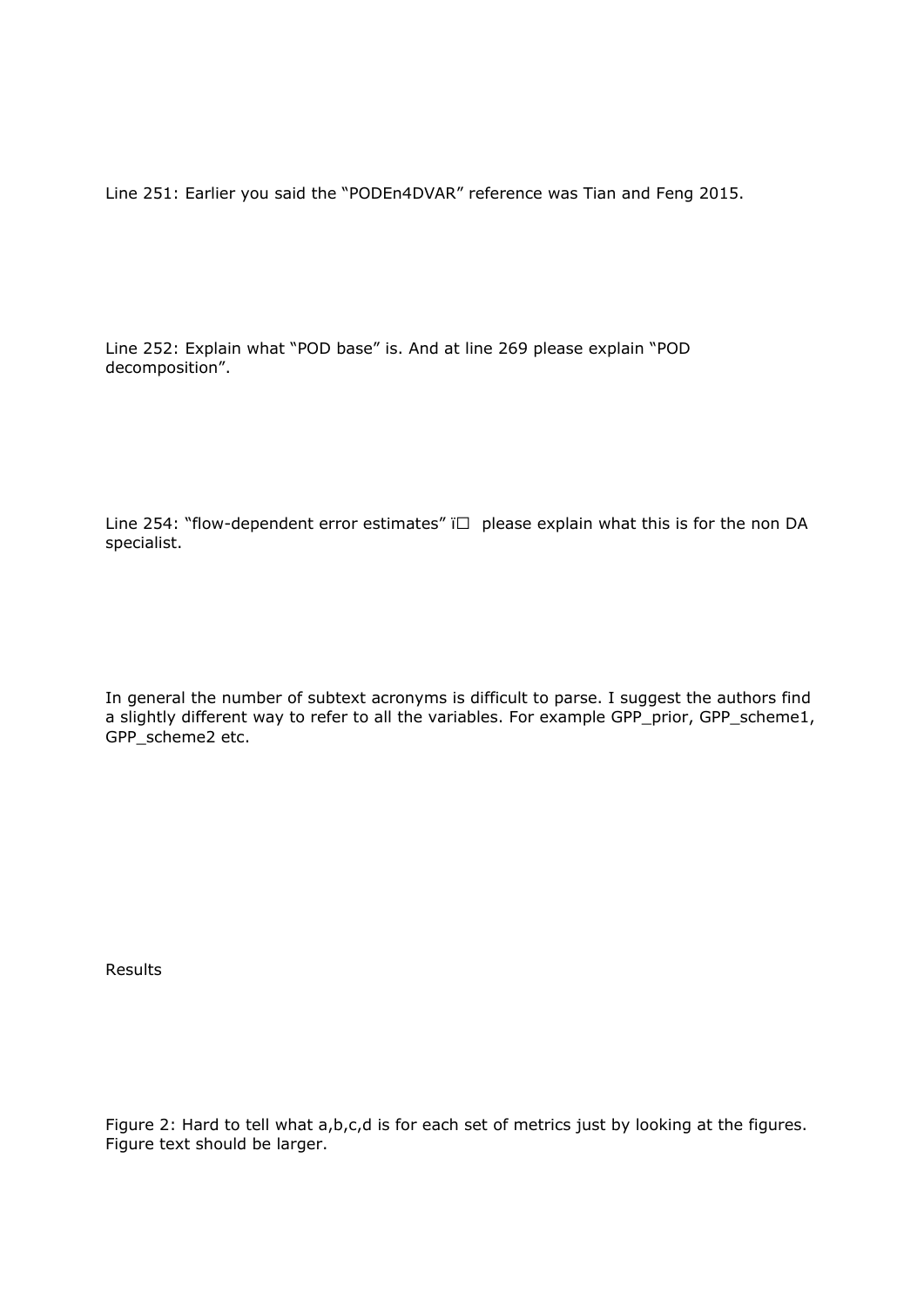Figures 3 and 6 are not referenced in the text.

Figure 8: would be useful to put the labels "semi-arid" etc inside the actual subplots.

Lines 468-476: this is nice but it would be great to see the prior model-data comparison to see how the "CO" optimization has improved things. Otherwise, the authors' claim at line 476 that SM data are needed for water-limited areas is an overreach. Actually, without comparing to schemes 1 and 2 it is hard to say whether it is SM or LAI data that have achieved a good result in water-limited areas. The authors do seem to discuss the prior in the paragraph lines 485-490 but I am having trouble seeing where this fits into the bigger picture.

Line 496: do you mean Figure 7 here?

Figure 9: GPP\_SM and ET\_PM? I am confused here? Labels on the subplots would also help here.

Figure 10: the color coded grid is helpful here.